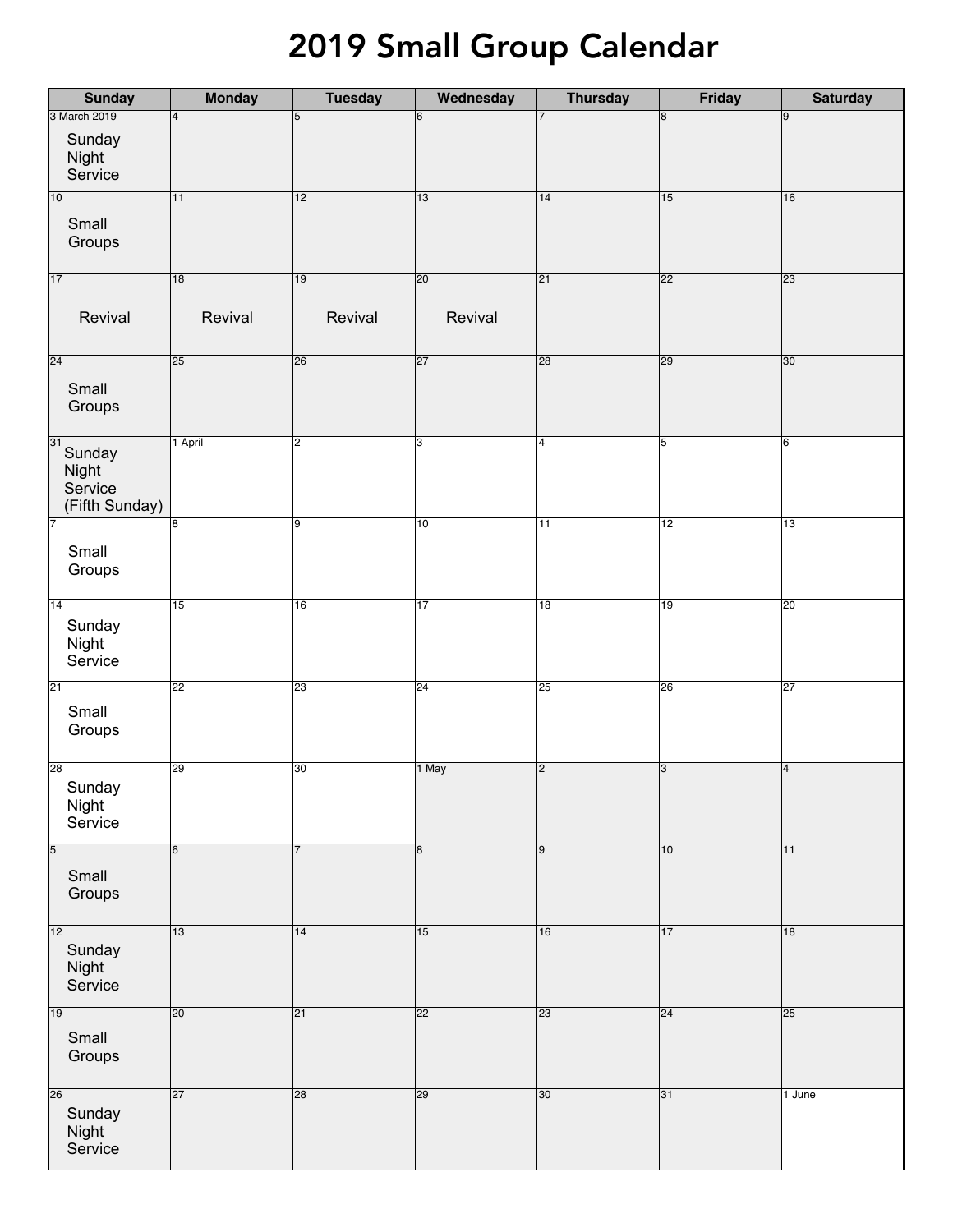| <b>2019 Small Group Calendar</b>              |                 |                 |                 |                 |                 |                 |  |
|-----------------------------------------------|-----------------|-----------------|-----------------|-----------------|-----------------|-----------------|--|
| <b>Sunday</b>                                 | <b>Monday</b>   | <b>Tuesday</b>  | Wednesday       | <b>Thursday</b> | Friday          | <b>Saturday</b> |  |
| 2 June 2019                                   | 3               | 4               | 5               | 6               |                 | 8               |  |
| Sunday<br>Night<br>Service                    |                 |                 |                 |                 |                 |                 |  |
| 9<br>Sunday<br>Night<br>Service               | 10              | 11              | 12              | 13              | $\overline{14}$ | 15              |  |
| 16<br>Sunday<br>Night<br>Service              | $\overline{17}$ | 18              | 19              | 20              | 21              | $ 22\rangle$    |  |
| $\overline{23}$<br>Sunday<br>Night<br>Service | $\overline{24}$ | 25              | 26              | $\overline{27}$ | 28              | 29              |  |
| 30<br>Sunday<br>Night<br>Service              | $1$ July        | 2               | 3               | 14              | 5               | 16              |  |
| Sunday<br>Night<br>Service                    | 8               | 9               | 10              | 11              | $\overline{12}$ | $\overline{13}$ |  |
| $\overline{14}$<br>Sunday<br>Night<br>Service | 15              | $\overline{16}$ | 17              | $\overline{18}$ | $\overline{19}$ | $\overline{20}$ |  |
| $\overline{21}$<br>Sunday<br>Night<br>Service | 22              | $\overline{23}$ | $\overline{24}$ | $\overline{25}$ | $\overline{26}$ | $\overline{27}$ |  |
| 28<br>Sunday<br>Night<br>Service              | 29              | 30              | 31              | 1 August        | 2               | 3               |  |
| $\overline{4}$<br>Sunday<br>Night<br>Service  | 5               | 6               | 7               | 8               | 9               | $\overline{10}$ |  |
| 11<br>Sunday<br>Night<br>Service              | $\overline{12}$ | 13              | 14              | 15              | 16              | $\overline{17}$ |  |
| 18<br>Sunday<br>Night<br>Service              | $\overline{19}$ | 20              | $\overline{21}$ | 22              | 23              | 24              |  |
| $\overline{25}$<br>Sunday<br>Night<br>Service | $\overline{26}$ | 27              | $\overline{28}$ | $\overline{29}$ | 30              | $\overline{31}$ |  |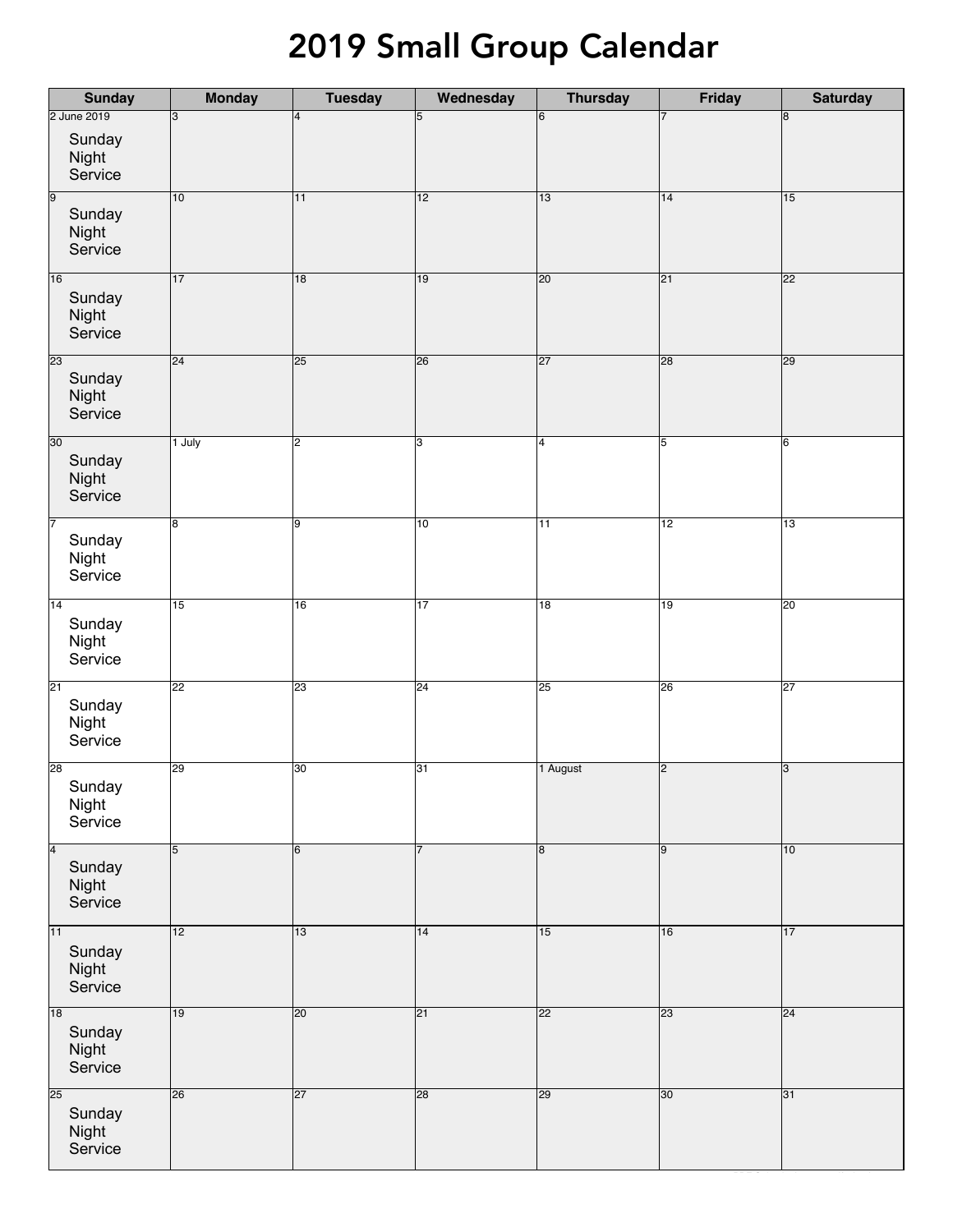| <b>2019 Small Group Calendar</b>                   |                 |                 |                 |                 |                 |                 |  |
|----------------------------------------------------|-----------------|-----------------|-----------------|-----------------|-----------------|-----------------|--|
| <b>Sunday</b>                                      | <b>Monday</b>   | <b>Tuesday</b>  | Wednesday       | <b>Thursday</b> | Friday          | <b>Saturday</b> |  |
| 1 September 2019                                   | 2               | з               | 4               | 15              | 6               |                 |  |
| Small<br>Groups                                    |                 |                 |                 |                 |                 |                 |  |
| ८<br>Small<br>Groups                               | 9               | 10              | 11              | 12              | 13              | $\overline{14}$ |  |
| $\overline{15}$<br>Small<br>Groups                 | 16              | 17              | $\overline{18}$ | $\overline{19}$ | $\overline{20}$ | 21              |  |
| 22<br>Small<br>Groups                              | 23              | 24              | $\overline{25}$ | 26              | 27              | $\overline{28}$ |  |
| 29<br>Sunday<br>Night<br>Service<br>(Fifth Sunday) | 30              | 1 October       | $\overline{c}$  | 3               | 4               | 5               |  |
| 6<br>Small<br>Groups                               |                 | $\overline{8}$  | 9               | 10              | $\overline{11}$ | 12              |  |
| 13<br>Small<br>Groups                              | $\overline{14}$ | $\overline{15}$ | 16              | $\overline{17}$ | 18              | $\overline{19}$ |  |
| $\overline{20}$<br>Small<br>Groups                 | $\overline{21}$ | $\overline{22}$ | 23              | $\overline{24}$ | $\overline{25}$ | $\overline{26}$ |  |
| $\overline{27}$<br>Small<br>Groups                 | 28              | 29              | $\overline{30}$ | $\overline{31}$ | 1 November      | 2               |  |
| $\overline{3}$<br>Small<br>Groups                  | 4               | 5               | 6               |                 | 8               | 9               |  |
| 10<br>Small<br>Groups                              | 11              | 12              | 13              | $\overline{14}$ | $\overline{15}$ | 16              |  |
| $\overline{17}$<br>Small<br>Groups                 | $\overline{18}$ | $\overline{19}$ | 20              | $\overline{21}$ | $\overline{22}$ | $\overline{23}$ |  |
| $\overline{24}$<br>Small<br>Groups                 | $\overline{25}$ | 26              | 27              | 28              | $\overline{29}$ | $\overline{30}$ |  |